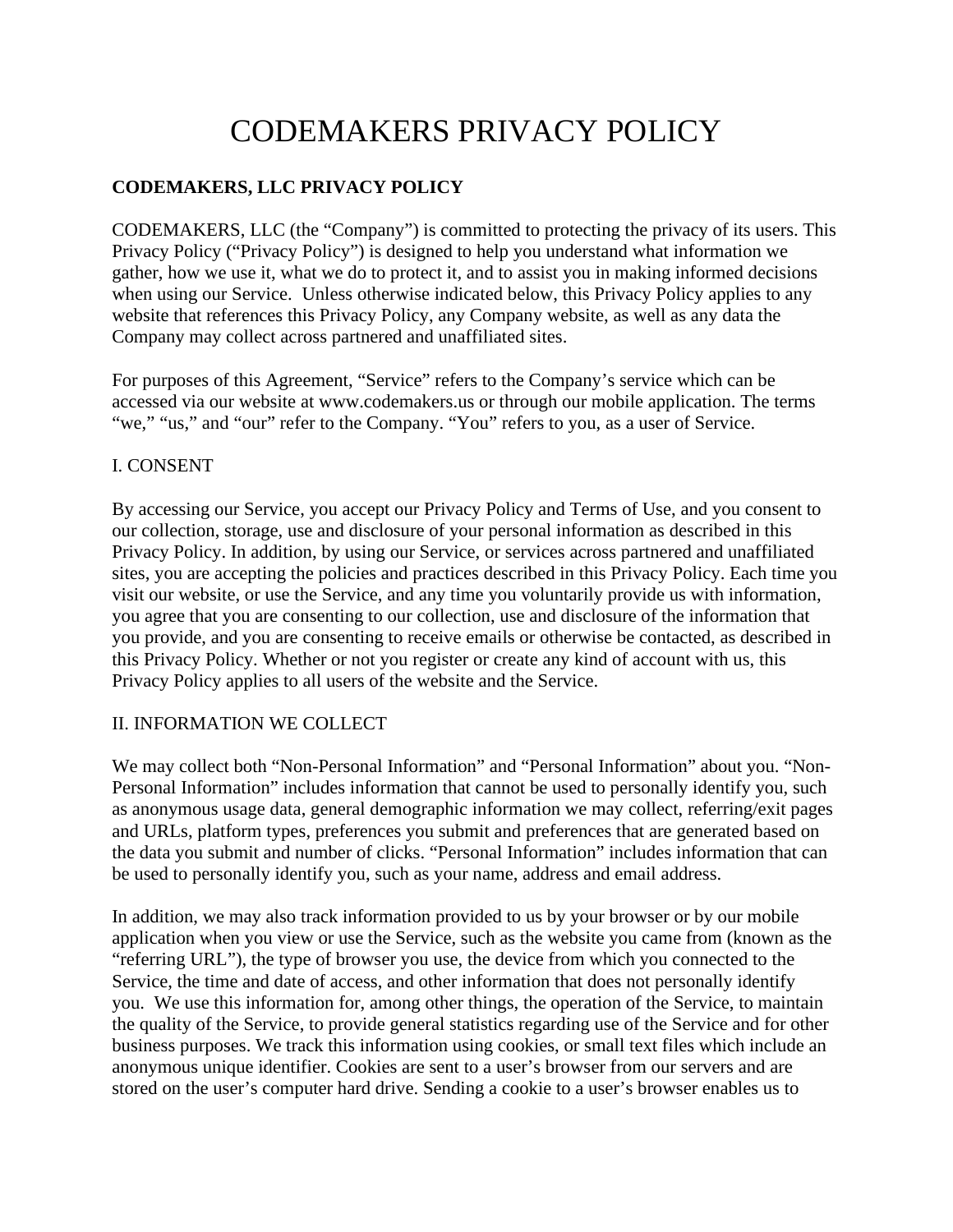collect Non-Personal Information about that user and keep a record of the user's preferences when utilizing our services, both on an individual and aggregate basis. The Company may use both persistent and session cookies; persistent cookies remain on your computer after you close your session and until you delete them, while session cookies expire when you close your browser. Persistent cookies can be removed by following your Internet browser help file directions. If you choose to disable cookies, some areas of the Service may not work properly.

We use Google Analytics and may use Google Ads to track and promote traffic to our website.

#### III. HOW WE USE AND SHARE INFORMATION

#### Personal Information:

In general, we do not sell, trade, rent or otherwise share your Personal Information with third parties without your consent. We may share your Personal Information with vendors and other third-party providers who are performing services for the Company. In general, the vendors and third-party providers used by us will only collect, use and disclose your information to the extent necessary to allow them to perform the services they provide for the Company. For example, when you provide us with personal information to complete a transaction, verify your credit card, place an order, arrange for a delivery, or return a purchase, you consent to our collecting and using such personal information for that specific purpose, including by transmitting such information to our vendors (and their service providers) performing these services for the Company.

However, certain third-party service providers, such as payment processors, have their own privacy policies in respect of the information that we are required to provide to them in order to use their services. For these third-party service providers, we recommend that you read their privacy policies so that you can understand the manner in which your Personal Information will be handled by such providers.

In addition, we may disclose your Personal Information if required to do so by law or if you violate our Terms of Use.

#### Non-Personal Information:

In general, we use Non-Personal Information to help us improve the Service and customize the user experience. We also aggregate Non-Personal Information in order to track trends and analyze use patterns of the Service. This Privacy Policy does not limit in any way our use or disclosure of Non-Personal Information and we reserve the right to use and disclose such Non-Personal Information to our partners, advertisers and other third parties at our sole discretion.

#### IV. HOW WE PROTECT INFORMATION

We implement reasonable precautions and follow industry best practices in order to protect your Personal Information and ensure that such Personal Information is not accessed, disclosed, altered or destroyed. However, these measures do not guarantee that your information will not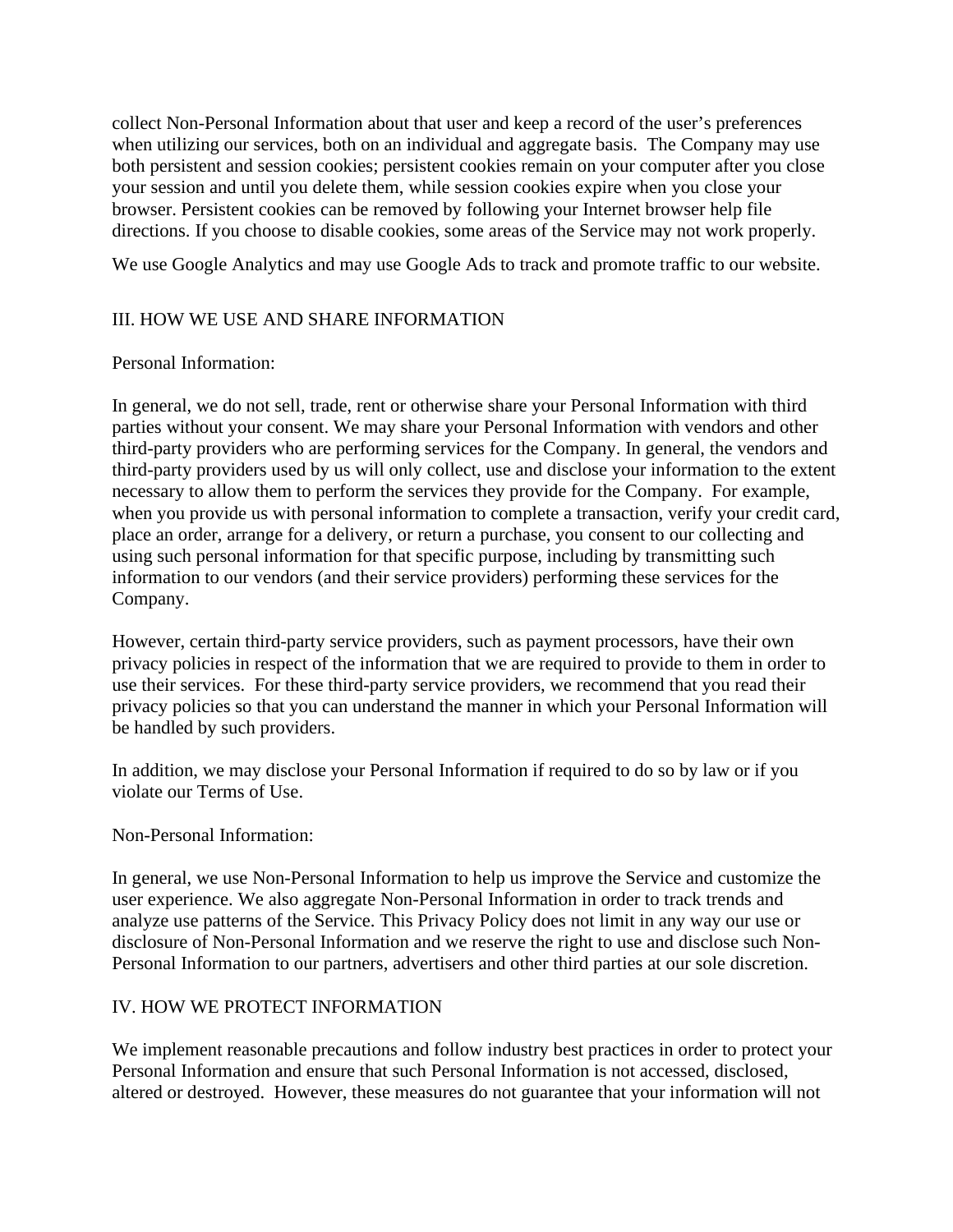be accessed, disclosed, altered or destroyed by breach of such precautions. By using our Service, you acknowledge that you understand and agree to assume these risks.

#### V. YOUR RIGHTS REGARDING THE USE OF YOUR PERSONAL INFORMATION

You have the right at any time to prevent us from contacting you for marketing purposes. When we send a promotional communication to a user via Wix, the user can opt out of further promotional communications by following the unsubscribe instructions provided in each promotional e-mail. Please note that notwithstanding the promotional preferences you indicate by either unsubscribing or opting out in the Settings section of the Site, we may continue to send you administrative emails including, for example, periodic updates to our Privacy Policy.

#### VI. WIX

Our Service is hosted by Wix, Inc. ("Wix"). Wix provides us with the online e-commerce platform that allows us to provide the Service to you. Your information, including Personal Information, may be stored through Wix's servers. By using the Service, you consent to Wix's collection, disclosure, storage, and use of your Personal Information in accordance with Wix's privacy policy available at https://www.Wix.com/privacy.

## VII. LINKS TO OTHER WEBSITES

As part of the Service, we may provide links to or compatibility with other websites or applications. However, we are not responsible for the privacy practices employed by those websites or the information or content they contain. This Privacy Policy applies solely to information collected by us through the Service. Therefore, this Privacy Policy does not apply to your use of a third-party website accessed by selecting a link via our Service. To the extent that you access or use the Service through or on another website or application, then the privacy policy of that other website or application will apply to your access or use of that site or application. We encourage our users to read the privacy statements of other websites before proceeding to use them.

#### VIII. AGE OF CONSENT

By using the Service, you represent that you are at least 18 years of age.

## IX. CHANGES TO OUR PRIVACY POLICY

The Company reserves the right to change this Privacy Policy and our Terms of Use at any time. If we decide to change this Privacy Policy, we will post these changes on this page so that you are always aware of what information we collect, how we use it, and under what circumstances we disclose it. Any such modifications become effective upon your continued access to and/or use of the Service five (5) days after we first post the changes on the website or otherwise provide you with notice of such modifications. It is your sole responsibility to check this website from time to time to view any such changes to the terms of this Privacy Policy. If you do not agree to any changes, if and when such changes may be made to this Privacy Policy, you must